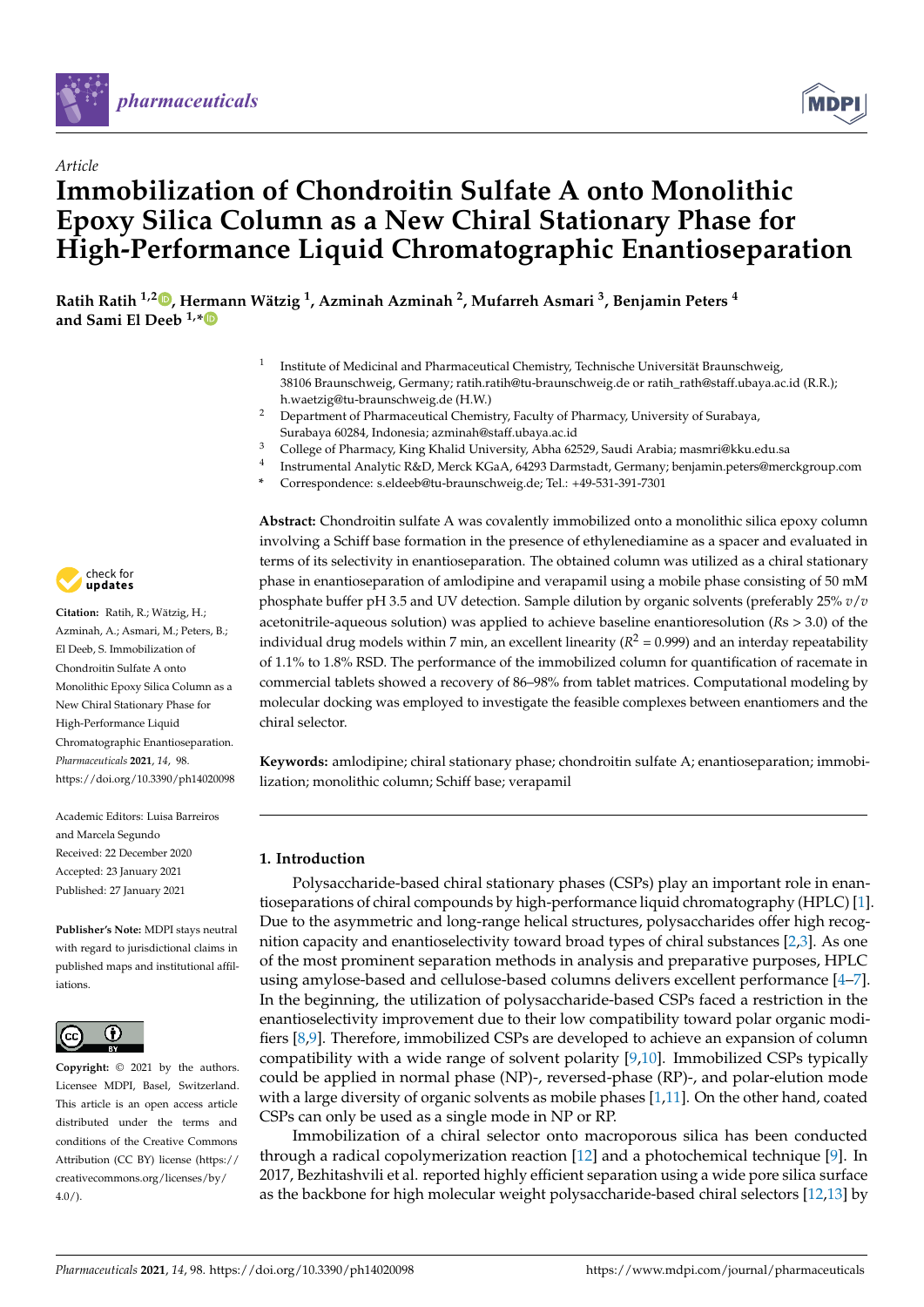providing loading capacity [14]. In line with these achievements, a previous study on the covalent immobilization of monolithic silica via epoxide moiety has improved separation efficiency and compatibility with numerous organic solvents [15].

Among polysaccharides, chondroitin sulfates have been found to be potential chiral selectors in capillary electrophoresis (CE) [16]. As charged molecules, they possess different mobility under an electrical field compared to neutral polysaccharides. In addition to their charges, chondroitin sulfates afford ionic and hydrophobic interactions as well as hydrogen bonds. Therefore, chondroitin sulfate A (CSA) with the sulfate group at carbon number four (Figure 1) has been successfully utilized as a chiral selector in CE [17]. Since then, chondroitin sulfate B [18], D, and E [19] have been employed as chiral selectors for various chiral substances.



**Figure 1.** Repeating unit of chondroitin sulfate A (CSA): 2-D monomer (**A**) and 3-D helical representation consisting of three monomer units, extracted from its crystal structure entry 4N8W [20] (**B**).

Monolithic silica columns showed successful applications as one current approach for fast HPLC analysis [3,21–23]. A combination of the broad enantiomers recognition ability of CSA and the benefits of the monolith backbone is interesting for further investigation of chromatographic enantioseparations. The immobilization of a chiral selector on a monolithic chromatographic support through epoxy and Schiff base formations have been established [24–27]. Particularly, its application on monolithic epoxy support in capillary liquid chromatography (CLC) [28] and HPLC via in situ modification has been successfully obtained [15,27]. Moreover, in general, immobilization through a Schiff base formation proves to be the best approach [24]. Based on our best knowledge, the usage of CSA as a chiral selector in HPLC either as a mobile phase additive or a CSP has not been reported.

Molecular docking is commonly used in chiral separation studies to clarify the chiral recognition mechanism [29,30]. A docking approach might be employed to simulate the interactions between a chiral selector and the individual enantiomers. The most stable intermolecular conformation could be simulated with regard to the lowest binding energy [30].

In this study, the immobilization of CSA onto a monolithic column by sequential Schiff base formation and reduction was developed to provide an alternative polysaccharidebased CSP for chromatographic enantioseparation. The enantioseparation capability of the immobilized CSA column was evaluated by using amlodipine (AML) and verapamil (VER) in their racemic form as chiral analytes. Both compounds are calcium channel antagonist drugs, belonging to the classes of dihydropyridines and non-dihydropyridines, respectively. Further evaluation of the column performance in enantioseparation was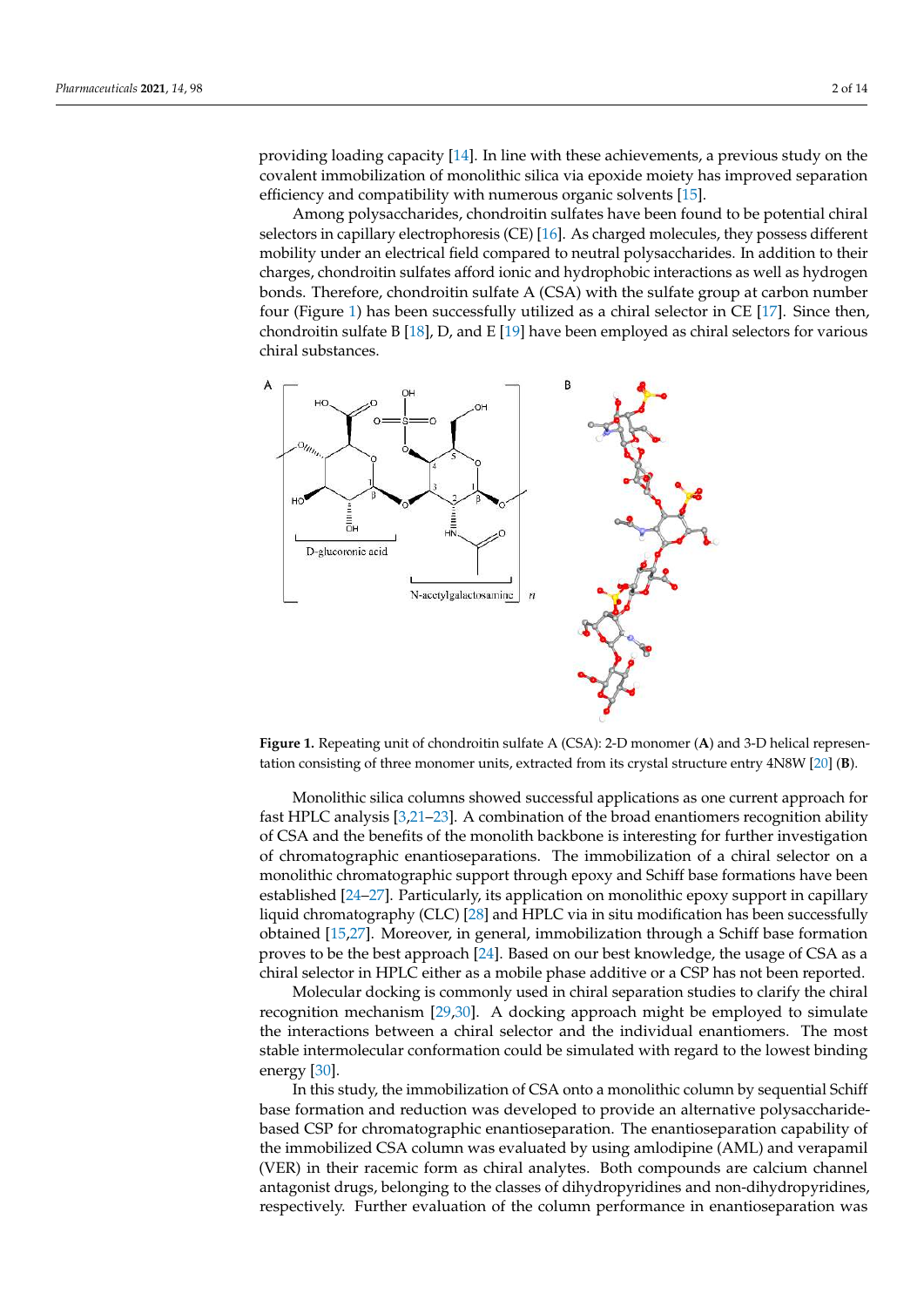carried out using commercial tablet matrices. Additionally, molecular docking was utilized to simulate the enantiorecognition and visualize the feasible interaction between CSA and the individual enantiomers.

# **2. Results**

# *2.1. Organic Modifier Effects*

The polarity of the mobile phase can be tuned by changing the type and concentration of an organic additive. Consequently, the recognition mechanism can be strongly influenced [31–33]. The organic solvent can be added in the mobile phase or as sample diluent. In order to enhance the enantioresolution of amlodipine (AML) and verapamil (VER), the addition of an organic modifier in the sample solvent was applied. The concentrations of methanol (MeOH) and acetonitrile (MeCN) in aqueous solution as sample solvents were optimized, while the mobile phase composition was kept constant. The effect of organic modifier content on enantioseparation was investigated at 10–100% *v*/*v* MeOH (in water) and 10–100% *v*/*v* MeCN (in water).

The increases of MeOH concentrations in the sample solvent gradually improved the resolution  $(R_s)$  of AML and VER. However, up to the solvent composition of 100%  $v/v$  MeOH, only partial enantioseparations of AML and VER were reached with  $R_s = 0.8$ and  $R_s = 1.1$ , respectively. The appearances of peak plateaus and coalescence indicate competition between chromatographic resolution and on-column stereoisomerism [34], known as dynamic interconversion HPLC [35]. The racemization of the analyte during passing throughout the column drives the rise of the baseline pattern [36]. In some cases, low-temperature conditions in chromatographic separations were applied to prevent interconversion by conducting a slow exchange system [34,35]. In this study, the addition of 10% *v*/*v* to 25% *v*/*v* MeCN (in water) as a sample solvent significantly increased the response of the first eluted enantiomer and led to complete peak decoalescence. The influence of organic modifiers as the sample diluent toward enantiomeric separation profiles is shown in Figure 2.



**Figure 2.** Influence of methanol (MeOH) and acetonitrile (MeCN) as organic solvents in various concentrations of sample diluent towards enantioseparation profiles of (**A**) amlodipine, AML and (**B**) verapamil, VER, as racemic mixtures. Stationary phase: CSA column; mobile phase: 50 mM phosphate buffer pH 3.5; flow rate 0.8 mL/min; UV detection (**A**) 240 nm and (**B**) 230 nm. The organic solvent was prepared in water (aqueous solution).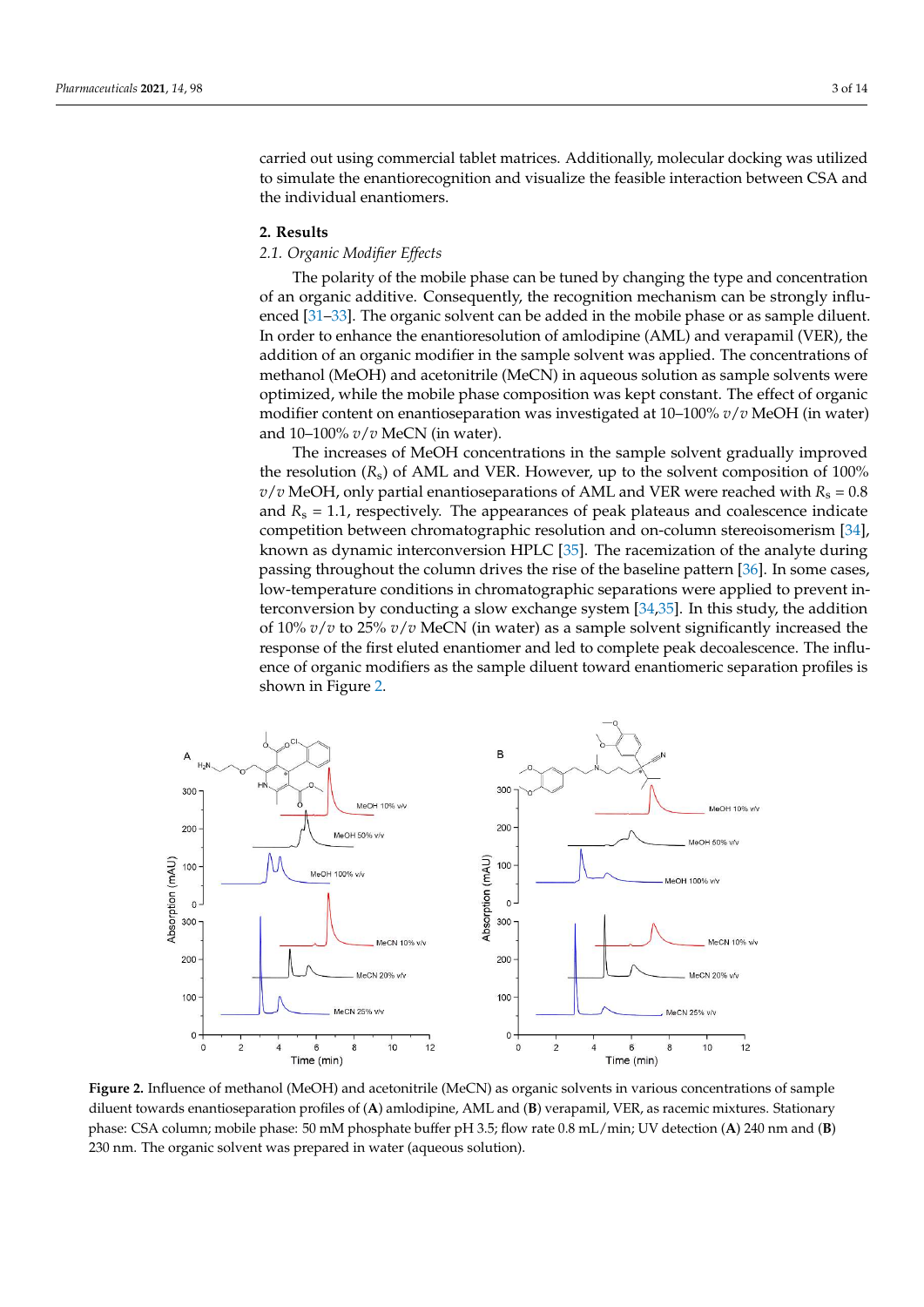# *2.2. Resolution and Selectivity*

Resolution  $(R_s)$  of AML and VER was obtained at  $R_s = 3.2$  and  $R_s = 3.6$ , respectively. Furthermore, the enantioselectivity of  $\alpha = 1.8$  for AML and  $\alpha = 2.1$  for VER, was achieved as shown in Table 1.

#### **Table 1.** Evaluation of CSA column.

| Parameter      | AML                          | VER                          |
|----------------|------------------------------|------------------------------|
| $t_1$ (min)    | $2.2 \pm 3.3 \times 10^{-3}$ | $2.2 \pm 2.0 \times 10^{-3}$ |
| $t_2$ (min)    | $3.2 \pm 3.7 \times 10^{-2}$ | $3.6 \pm 0.2$                |
| $R_{\rm s}$    | $3.2 \pm 8.5 \times 10^{-2}$ | $3.6 \pm 8.5 \times 10^{-2}$ |
| $k_1$          | $1.4 \pm 3.0 \times 10^{-3}$ | $1.4 \pm 3.0 \times 10^{-3}$ |
| k <sub>2</sub> | $2.5 \pm 7.4 \times 10^{-2}$ | $2.9 \pm 0.2$                |
| $\alpha$       | $1.8 \pm 2.8 \times 10^{-2}$ | $2.1 \pm 0.1$                |
| $N_1$          | $4532 \pm 408$               | $4407 \pm 368$               |
| N,             | $1049 \pm 92$                | $589 \pm 36$                 |

*t*<sub>1</sub>: first eluted enantiomer; *t*<sub>2</sub>: second eluted enantiomer. Separation conditions: mobile phase: 50 mM phosphate buffer pH 3.5; flow rate 0.8 mL/min; sample solvent: 25% *v*/*v* MeCN (in water); injection volume: 20 µL; UV detections: 240 nm (AML) and 230 nm (VER). *N*1: number of theoretical plates of first eluted enantiomer; *N*2: number of theoretical plates of second eluted enantiomer.

# *2.3. Method Validation*

Proportional responses of the analyte in triplicate injections of five concentrations have shown decent linearity for both drug models. Intraday and interday repeatabilities of peak area ratio were obtained at 0.5–1.3% and 1.1–1.8% RSD, respectively. The RSD values are indicating satisfactory precision of the separation method. Method accuracy by adding a respective amount of analyte at 50  $\mu$ g/mL, 80  $\mu$ g/mL, and 100  $\mu$ g/mL was achieved at 98–102% and 95–104% for AML and VER, respectively. Validation parameters are shown in Table 2.

| Parameter             | AML                                            |                                                 | VER                                          |                                                |  |
|-----------------------|------------------------------------------------|-------------------------------------------------|----------------------------------------------|------------------------------------------------|--|
|                       |                                                |                                                 |                                              |                                                |  |
| Range $(\mu g/mL)$    | 50–120                                         | 50–120                                          | $50 - 200$                                   | $50 - 200$                                     |  |
| Linearity $(R^2)$     | 0.9995                                         | 0.9985                                          | 0.9989                                       | 0.9988                                         |  |
| Regression            | $y = 95.3 \times 10^3$ x + 132.6 $\times 10^4$ | $y = 102.9 \times 10^3$ x $- 373.7 \times 10^4$ | $v = 90.5 \times 10^3 x + 147.5 \times 10^4$ | $y = 80.8 \times 10^3$ x $- 102.3 \times 10^4$ |  |
| $LODa$ (µg/mL)        |                                                |                                                 |                                              |                                                |  |
| $LOQ^b$ (µg/mL)       |                                                |                                                 |                                              |                                                |  |
| Intraday precision *  | $1.0 - 1.3\%$                                  | $1.0 - 1.3\%$                                   | $0.5 - 1.2\%$                                | $0.5 - 1.2\%$                                  |  |
| Interday precision ** | $1.2 - 1.8\%$                                  | $1.2 - 1.8\%$                                   | $1.1 - 1.2\%$                                | $1.1 - 1.2\%$                                  |  |
| Accuracy              | 99–102%                                        | 98-102%                                         | $95 - 102\%$                                 | 98-104%                                        |  |

<sup>a</sup> based on 3.3 RMSE/slope. <sup>b</sup> based on 10 RMSE/slope; RMSE: root mean square error. \* repeatability of peak area ratio (*n*: samples = 9; *df*: degrees of freedom = 6). \*\* repeatability of peak area ratio (days: 3). *t*<sub>1</sub>: first eluted peak. *t*<sub>2</sub>: second eluted peak.

# *2.4. Enantioseparation in Commercial Tablet Matrices*

The modified column also proved its selectivity towards commercial tablets' matrices of A (5 mg AML) and B (80 mg VER). Sample pretreatment through solvent addition  $(25\% v/v)$  MeOH in water) and ultrasonication was taken to release the analyte from its matrix and followed by filtration. The proposed method was able to determine the active substance of selected pharmaceutical dosage form in triplicate with an average of 86% (2.5% RSD*, n* = 9, *df* = 6) and 98% (3.0% RSD, *n* = 9, *df* = 6) for AML and VER, respectively. Separation profile of the enantiomers in tablet matrices is given in Figure 3.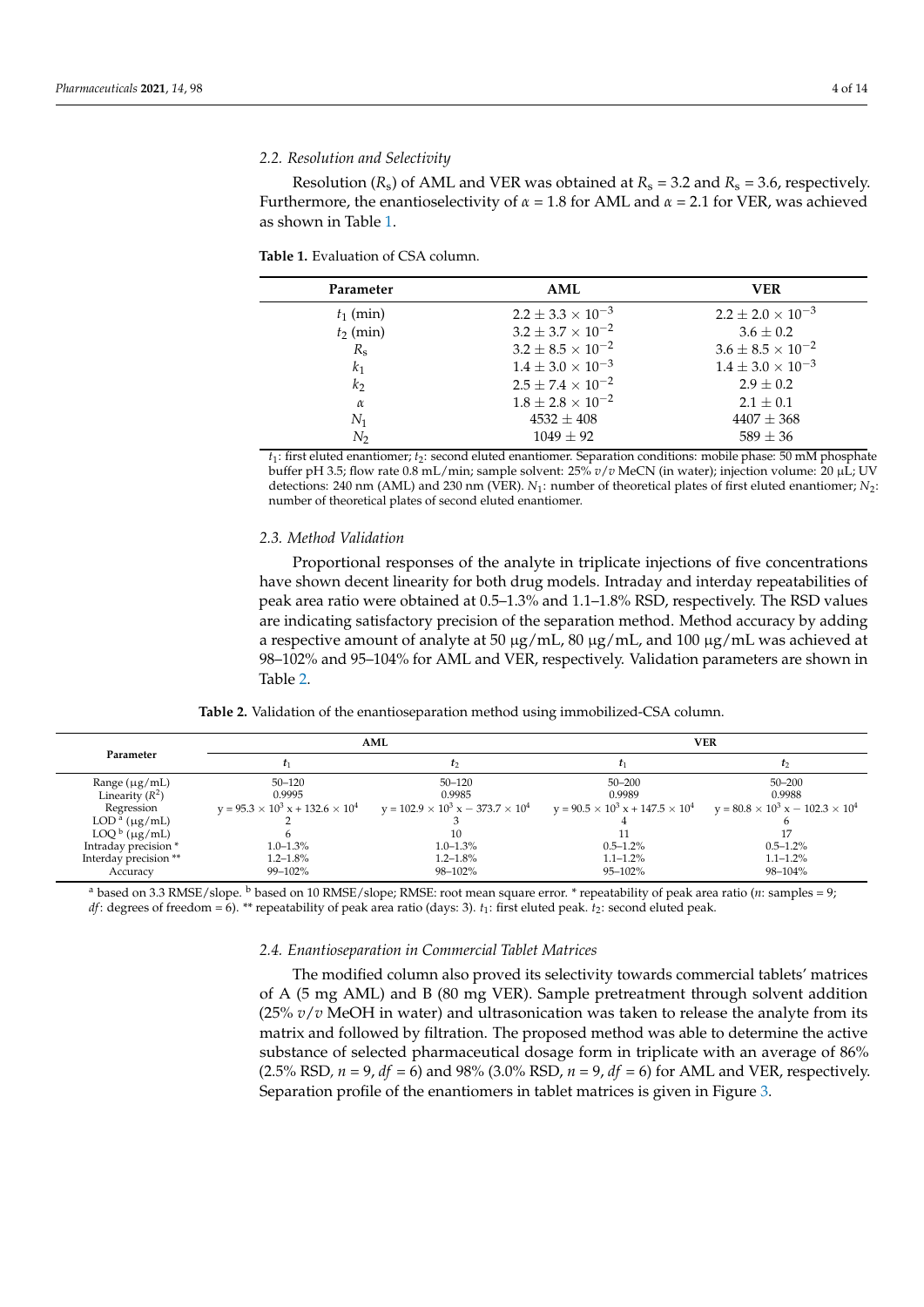

**Figure 3.** Determination of active pharmaceutical ingredients in commercial tablet matrices. The chromatograms represent amlodipine (AML) 80 µg/mL and verapamil (VER) 100 µg/mL with their individual reference standards at the corresponding concentrations.

# *2.5. Intermolecular Interactions Revealed by Molecular Docking*

As per molecular docking, the interactions between CSA and enantiomers seem to be driven by hydrogen bonding. The interactions of CSA towards *R*-(+)-amlodipine were dominated by hydrogen bonding between  $(SO\cdots)$  and  $(\cdots HN)$  of the primary amine, among two electrostatic binding forces. In contrast, other than a conventional hydrogen bond and an electrostatic interaction, the primary amine of *S*-(−)-amlodipine possessed electrostatic  $\pi$ -anion (chlorophenyl ring $\cdots$  and  $\cdots$ O-S) interaction, which were not found in its antipode. The different types of interactions, along with the resulted binding affinities, may lead to the enantioseparation of AML.

In the case of VER, the secondary amine plays an important role in the molecular interaction. *R*-(+)-verapamil formed a hydrogen bond from the interaction between the ionized tertiary amine and (···-O-) group of CSA. On the other hand, *S*-(−)-verapamil formed an hydrogen bond from the interaction between the ionized tertiary amine (NH···) and ( $\cdots$ O=S) group of CSA. Two  $\pi$ -sulfur interactions were found in the *R*-(+)-enantiomer and only one in the *S*-(−)-enantiomer. Additionally, an electrostatic interaction was only present in by *S*-(−)-verapamil. Thus, the differences in the complexes of VER enantiomers might occur. The populations in the best clusters from 250 docking runs for each enantiomer were 44 for *R*-(+)-amlodipine, 67 for *S*-(−)-amlodipine, 28 for *R*-(+)-verapamil, and 19 for *S*-(−)-verapamil. The estimated lowest binding energies in the best clusters are listed in Table 3, which correspond to the complexes and the molecular interactions briefly depicted in Figure 4.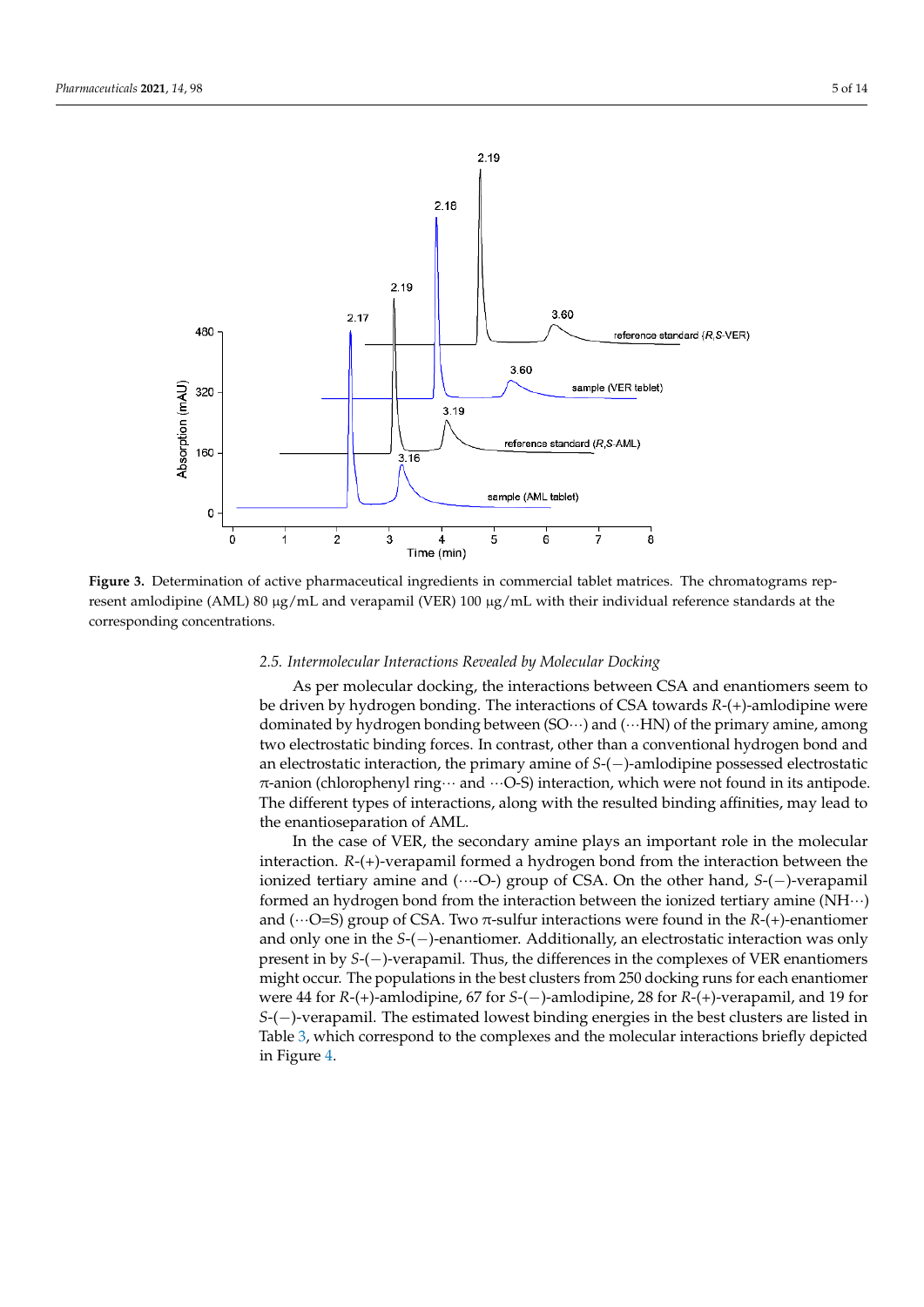| Enantiomer          | Type of<br>Interaction     | <b>Functional Group</b>        | Distance (Å) | $\Delta G$ <sup>a</sup> (kcal/mol) | $\Delta\Delta G^b$<br>(kcal/mol) |
|---------------------|----------------------------|--------------------------------|--------------|------------------------------------|----------------------------------|
| $R-(+)$ -amlodipine | Electrostatic <sup>*</sup> | $S-ON$                         | 4.42         |                                    | 0.96                             |
|                     | Electrostatic <sup>*</sup> | $-ON$                          | 4.48         |                                    |                                  |
|                     | Hydrogen bond              | $-OHO-$                        | 2.09         |                                    |                                  |
|                     | Hydrogen bond              | $-O$ - $\cdots$ HN             | 2.13         | $-4.84$                            |                                  |
|                     | Hydrogen bond              | $S = O \cdots H N$             | 1.80         |                                    |                                  |
|                     | Hydrogen bond              | $S = O \cdots H N$             | 2.33         |                                    |                                  |
| $S-(-)$ -amlodipine | Electrostatic <sup>*</sup> | $S = O \cdots N$               | 3.71         |                                    |                                  |
|                     | Hydrogen bond              | $-O$ - $\cdots$ HN             | 2.03         |                                    |                                  |
|                     | Hydrogen bond              | $S = O \cdots H N$             | 1.61         | $-3.88$                            |                                  |
|                     | Electrostatic**            | S-O $\cdots$ chlorophenyl ring | 3.59         |                                    |                                  |
| $R-(+)$ - verapamil | Hydrogen bond              | $-O$ - $\cdots$ HN             | 2.20         |                                    |                                  |
|                     | $\pi$ -Sulfur              | S…dimetoxyphenyl ring          | 5.92         | $-3.81$                            |                                  |
|                     | $\pi$ -Sulfur              | S…dimetoxyphenyl ring          | 5.53         |                                    | 0.73                             |
| $S-(-)$ -verapamil  | Hydrogen bond              | $S = O \cdots H N$             | 2.35         |                                    |                                  |
|                     | Electrostatic*             | $S-O··N$                       | 4.53         | $-3.08$                            |                                  |
|                     | $\pi$ -Sulfur              | S…dimetoxyphenyl ring          | 4.48         |                                    |                                  |

**Table 3.** Proposed interactions by molecular docking and binding energies.

<sup>a</sup> ∆*G*: the lowest docking energy of the best cluster; <sup>b</sup> ∆*GG =* |∆*G*<sup>R</sup> − ∆*G*S|; \* attractive charge; \*\* π-anion.



**Figure 4.** Prediction of the most stable complexes between CSA and the enantiomers of amlodipine and verapamil. CSA is − drawn in the wire form and enantiomers are illustrated in the ball-stick form as *R*-(+)-amlodipine (**A**); *S*-(−)-amlodipine (**B**); *R*-(+)-verapamil (**C**); *S*-(−)-verapamil (**D**). Green dotted lines represent hydrogen bonds; yellow and orange dotted lines represent *π*-sulfur interactions and electrostatic interactions, respectively. The numbers indicate the distances between two functional groups in the predicted interactions.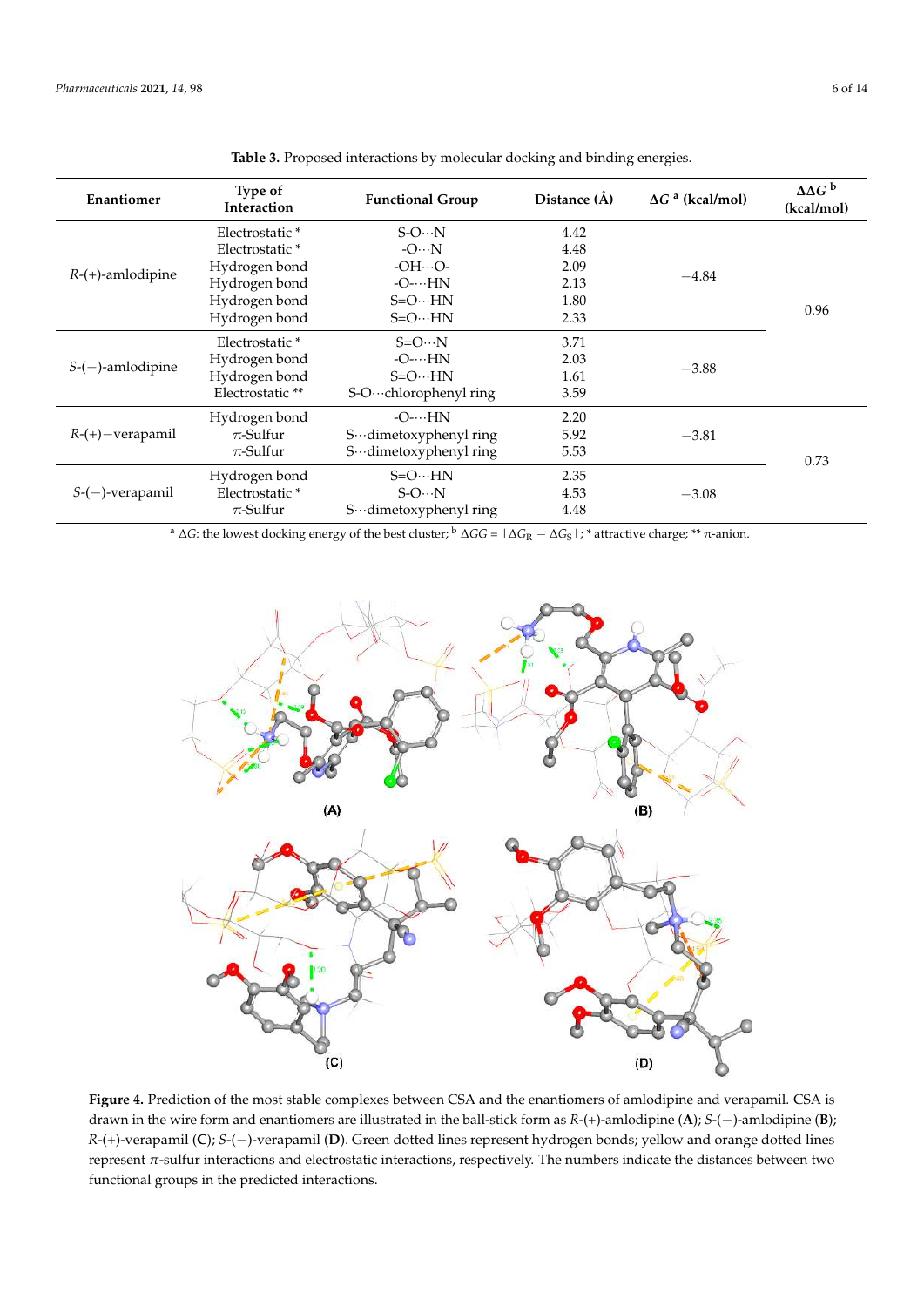# **3. Discussion**

# *3.1. Immobilized CSA Column*

A protocol of stepwise immobilization onto monolithic epoxy HPLC column via reductive amination has been proposed by Merck. This approach is applicable for immobilization of various ligands, including performing in house generation of CSA-based CSP. The strategy of CSA immobilization onto the monolithic epoxy column was initialized by opening the epoxy ring through hydrolyzation to a diol. The oxidizing agent  $NaO<sub>4</sub>$  was utilized to cleave the diol groups to an aldehyde. The formation of aldehydes was intended to provide an active surface for the attachment of diamine-spacer. The primary amines of the spacer were expected to bind to aldehydes by forming a Schiff base linkage (imine formation) under alkaline conditions. Ethylenediamine, as the selected diamine-spacer, was introduced into the column in a continuous flow system with a reductant (NaCNBH<sub>3</sub>, 5 mM) under mildly basic conditions (( $NH<sub>4</sub>$ )<sub>2</sub>SO<sub>4</sub>, 1.9 M) at pH 8.0. In the next step,  $NaCNBH<sub>3</sub>$  (20 mM) was utilized at pH 3.0 to drive the immobilization of ethylenediamine to completion by quenching the remaining residual aldehydes on the monolithic surface. In order to neutralize the immobilized column, a phosphate buffer was employed at pH 7.4 (Figure 5A). A solution of 100 mM NaIO<sup>4</sup> in 20% *v*/*v* MeOH (aqueous solution) was prepared to conduct the oxidative cleavage of CSA, prior to introducing to the column (Figure 5B). The immobilization of CSA (Figure 5C) was carried out via Schiff base formation using reductant NaCNBH<sub>3</sub> (5 mM) under a mild basic condition of  $(NH_4)$ <sub>2</sub>SO<sub>4</sub> (1.9 M) pH 8.0 in a continuous flow system. A subsequent process of quenching the remaining aldehydes employing  $NaCNBH<sub>3</sub>$  (20 mM) at pH 3.0 and column neutralization using phosphate buffer pH 7.4 led to the completion of CSA immobilization.

In this protocol, the primary amine as a spacer was expected to bind to aldehydes via Schiff base linkage. However, the Schiff base linkage is susceptible to hydrolysis and can revert to the aldehyde and primary amine. Thus, the linkage needs to be stabilized by reduction to a secondary amine bond. Therefore, the reaction was conducted using reductant NaCNBH<sub>3</sub> (5 mM) to perform an in situ reductive amination reaction. The reaction between diamine groups and aldehydes might also give side products such as imidazolines, formed as aminal from the diamine, or diimines from reactions of neighboring aldehydes of the stationary phase [37]. Nevertheless, the immobilization process of ethylenediamine in this scheme was focused on the formation of imines as the main product.

In order to conduct applicability and simplicity, the immobilization was performed on a monolithic analytical column. The immobilization was carried out in a closed continuous flow system to carry out a constant and stable process. In the applied protocol, an inprocess determination of yields and column characterization was not possible. Therefore, subsequent rinsing was employed using  $NaO<sub>4</sub>$  at an alkaline pH as a control strategy to minimize unwanted side products and stabilize the intended reaction. However, the presence of  $NaO<sub>4</sub>$  in the overnight immobilization system led to gradual oxidation of the remaining solution containing CSA. Thus, after the overnight immobilization process, the determination of the remaining yield less represents the main reaction involved due to gradual oxidation. Likewise, a characterization of the column surface by taking out the monolith from the column housing and a cross-section cutting was not feasible. Due to these restrictions, the immobilized column was evaluated through its performance in enantioseparation. Investigation of the immobilization process reproducibility becomes a further step that follows the column evaluation results. This initial report proposed an immobilization method of CSA onto a monolithic column and its performance in enantioseparation.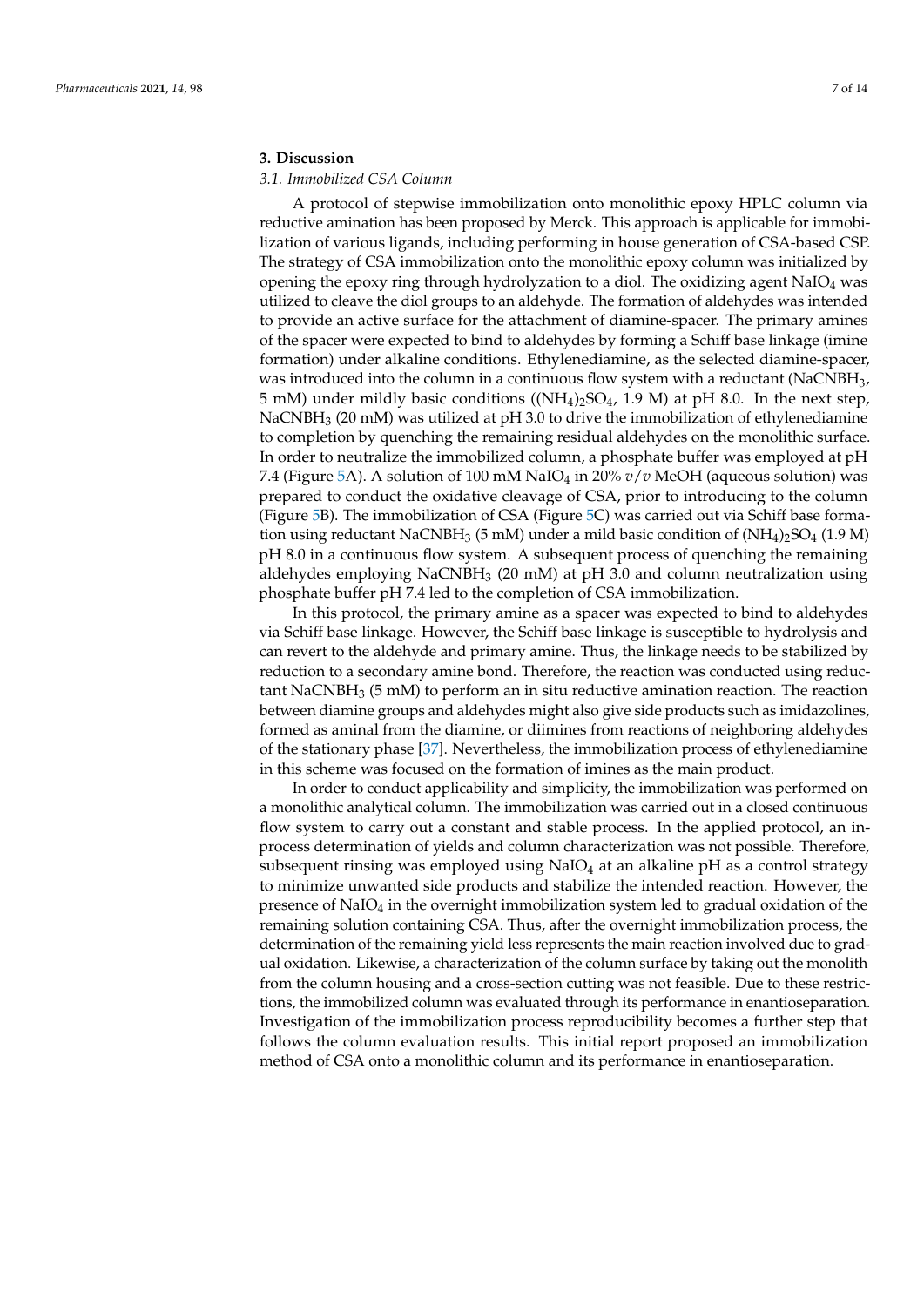

**Figure 5.** Schematic immobilization of CSA onto the monolithic epoxy column. Introduction of diamine-spacer (**A**), oxidation of chondroitin sulfate A (CSA) (**B**), and immobilization of CSA (**C**).

#### *3.2. Enantioseparation*

The enantiomeric separation was optimized using phosphate buffer, considering the final solution for the column washing. An acidic pH at 3.5 was applied to achieve fully ionized basic drugs. Hence, the sulfate group of CSA as an anionic chiral selector was predicted to be the most important for enantiorecognition by providing electrostatic interactions with the cationic analyte [38]. Apparently, the addition of organic solvent in the mobile phase progressively decreased the retention time and resulted in poor resolution (data not shown). This typical separation behavior is known in an RP system [32]. However, the presence of an organic solvent in a small amount was found to be required to achieve baseline resolution. Therefore, the mobile phase of 50 mM phosphate buffer pH 3.5 was selected for further study with a small volume addition of organic modifier in the sample solvent. Interestingly, the resolution of the enantiomers was remarkably improved in the presence of MeCN (25% *v*/*v* in water). It might correspond to the higher polarity of MeCN, which elevates enantioselectivity with less competition in hydrogen-bonding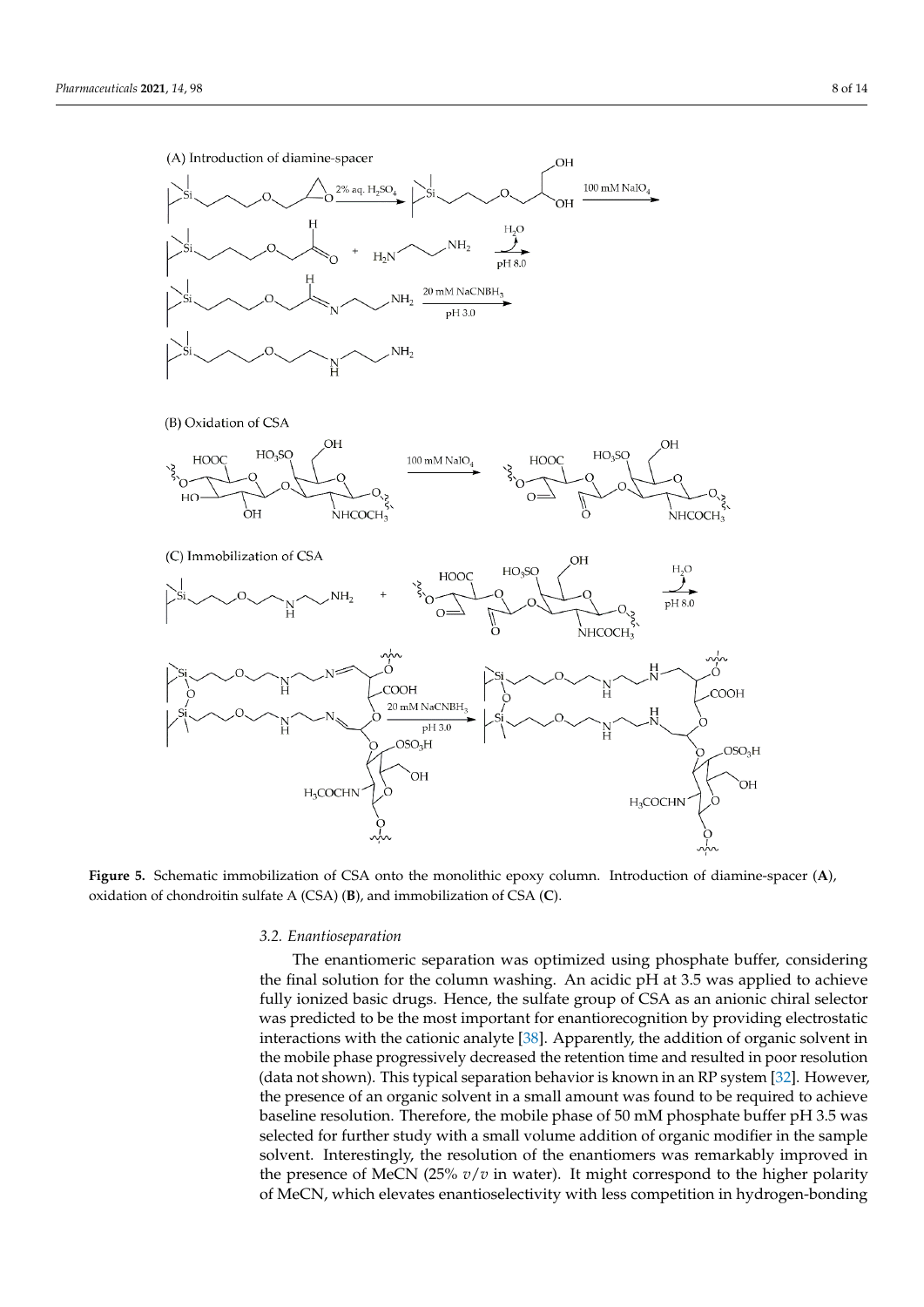interaction compared to MeOH [39]. The immobilized CSA column performed initial enantioseparation on RP mode HPLC. Thus, expansion of the CSA column applicability in NP mode separation remains an interesting aspect of future research.

#### *3.3. Molecular Docking and Chromatographic Enantioseparation*

HPLC analysis is known to have a limitation in providing direct evidence of the specific binding sites of analytes with the chiral selector. On the other hand, computational docking offers further insights into the detailed geometry information and binding energy of the chiral selector-analyte complex [40]. Thus, computational docking has been proposed as simple approaches for understanding the chiral recognition mechanism on CSPs [41–44]. A comprehensive docking study on the factors affecting enantioseparation such as solvent effect and other achiral influence was appointed as quantitative approach along with more complex interaction model. However, a molecular docking study was often performed in a vacuum without considering the effect of the medium in the actual separation condition. Consequently, a difference in the predicted energy by molecular modeling and the result from the HPLC analysis might occur. Despite that fact, docking approach delivers a close qualitative estimation regarding the nature of intermolecular forces responsible for the complexes. Although molecular docking does not account for the actual separation conditions, strong correlations of binding affinity scores with chromatography elution orders have been reported [45,46]. In order to assess feasible molecular interactions between the immobilized CSA stationary phase and the analyte, a basic docking approach using AutoDock 4.2.6 was applied.

In this study, the molecular docking was simulated on the three-dimensional structure of CSA and the individual enantiomers at acidic pH. The molecules of CSA and enantiomers were set up as a rigid selector and flexible ligands, respectively. The most stable complexes result in binding energies (∆*G*) that do not take solvation effects into account. Even though these limitations might lead to the differences between the calculated binding energies and experimental results [29], the applied method offers preliminary insights into enantiomer-specific interactions of the study-related structures [45]. Herein, the sulfate group of CSA was found to play an important role in the chiral recognition of both drug models. It showed a close agreement with the previous study by Nishi et al. using capillary electrophoresis [17]. The difference in binding forces and the ∆*G* values between two enantiomers might define their separation on CSA column chromatography. Based on the predicted binding energies, *R*-(+)-amlodipine and *R*-(+)-verapamil might have retained longer in the column than their counterparts.

#### **4. Materials and Methods**

#### *4.1. Chemicals and Reagents*

Methanol and acetonitrile (gradient grade for liquid chromatography) were obtained from Merck (Darmstadt, Germany). Sulfuric acid (H2SO4) 96%, *ortho*-phosphoric acid (H3PO4, 85%), sodium periodate (NaIO4), sodium cyanoborohydride (NaCNBH3), ethylenediamine ( $NH<sub>2</sub>CH<sub>2</sub>CH<sub>2</sub>NH<sub>2</sub>$ ), disodium hydrogen phosphate ( $Na<sub>2</sub>HPO<sub>4</sub>$ ), chondroitin sulfate A sodium salt from bovine trachea, (*R*,*S*)-amlodipine as amlodipine besylate, and (*R*,*S*)-verapamil (pharmaceutical secondary standard) were acquired from Sigma-Aldrich Chemie GmbH (Steinheim, Germany). Water was purified by Arium<sup>®</sup> pro UF/VF-Sartophore 0.22 µm water purification system from Sartorius Weighing Technology GmbH (Göttingen, Germany).

# *4.2. Instrumentation and Chromatographic Conditions*

HPLC analysis was conducted using a VWR<sup>TM</sup>-Hitachi (VWR International GmbH, Darmstadt, Germany) consisting of an L-2455 DAD detector, an L-2130 pump, and an L-2200 autosampler. System management and data acquisition were performed by EZChrom Elite® 3.3.2 SP2 Software (VWR International GmBH, Darmstadt, Germany) involving integration parameters of peak area, retention time, and resolution. A Chromolith<sup>®</sup> Widepore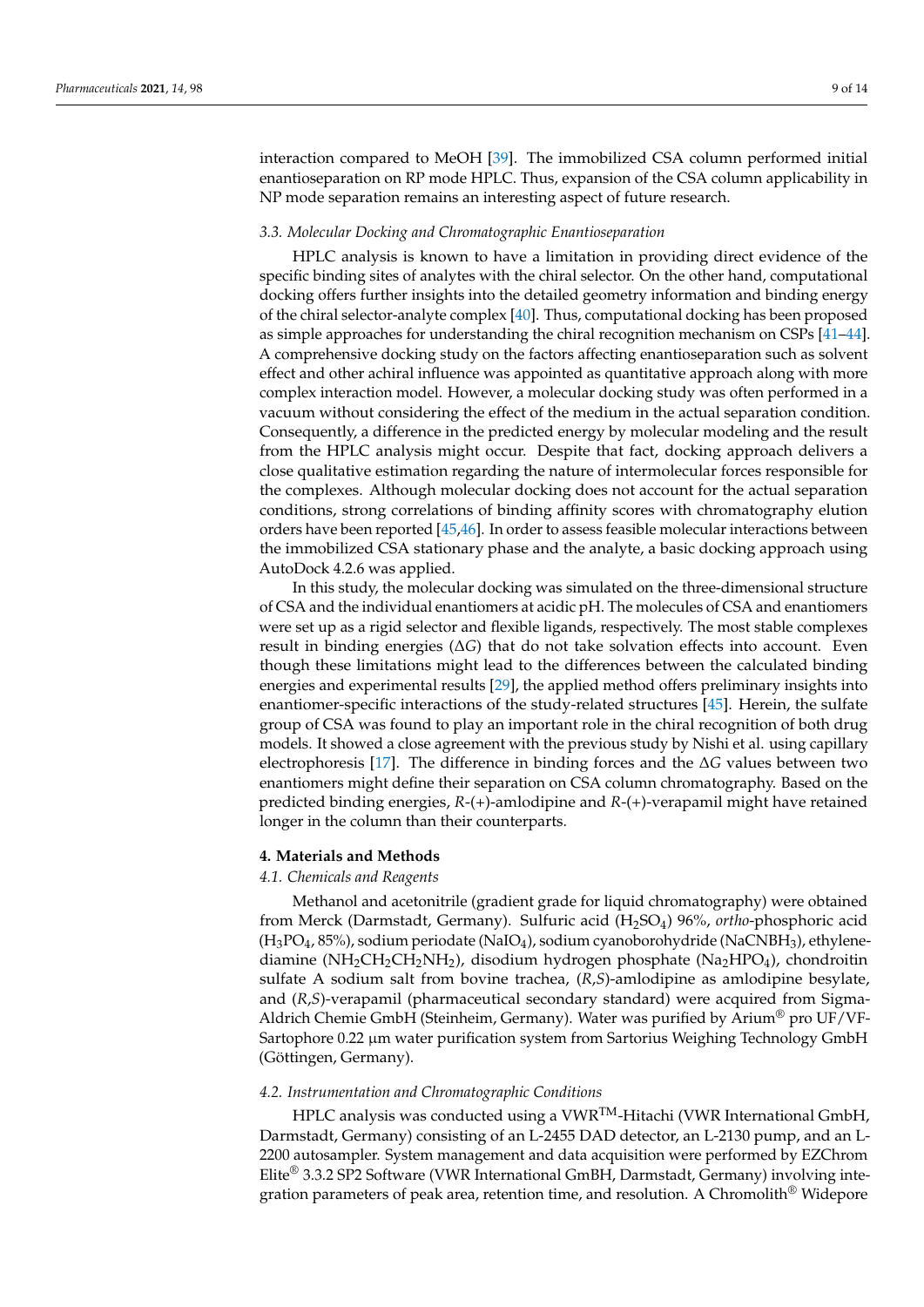300 Epoxy 100-4.6 mm HPLC column was kindly provided by Merck KGaA, Germany. Enantiomer separations were performed at ambient column temperature and flow rate of 0.8 mL/min with a mobile phase 50 mM  $Na<sub>2</sub>HPO<sub>4</sub>$  pH 3.5 (adjusted by addition of about 4 mL H<sub>3</sub>PO<sub>4</sub> 85% in 1 L buffer solution). An injection volume of 20  $\mu$ L was set up at detection wavelengths of 230 nm and 240 nm.

#### *4.3. Preparation of the Immobilized CSP*

#### 4.3.1. Conversion of Epoxy Groups and Immobilization of Diamine Spacer

An immobilization approach was applied to develop a CSA-based CSP via a Schiff base formation. A Chromolith® Widepore 300 Epoxy 100-4.6 mm monolithic HPLC column was used as a backbone of the immobilized CSA. Epoxy groups of the monolithic column were first converted to diol groups by hydrolyzation. This step was applied at a flow rate of 0.2 mL/min using 2% *v*/*v* H2SO<sup>4</sup> in water for 24 h. In order to cleave the diol groups to an aldehyde, the process was continued by rinsing the column with 100 mM NaIO<sub>4</sub> in 20%  $v/v$  MeOH (aqueous solution) at a flow rate of 0.2 mL/min for 15 h. At the following step, 83 mM ethylenediamine in 50 mM Na<sub>2</sub>HPO<sub>4</sub> containing a mixture of 1.9 M (NH<sub>4</sub>)<sub>2</sub>SO<sub>4</sub> pH 8.0 and 5 mM NaCNBH<sup>3</sup> was introduced into the column at a flow rate of 0.2 mL/min for 20 h. The immobilization of diamine-spacer was ended by flushing the column with 20 mM NaCNBH<sub>3</sub> in 50 mM Na<sub>2</sub>HPO<sub>4</sub> pH 3.0 at a flow rate of 0.2 mL/min for 8 h, and neutralizing with 100 mM  $Na<sub>2</sub>HPO<sub>4</sub>$  pH 7.4 at a flow rate 0.2 mL/min for 5 h. All of the employed solutions in this step were prepared in water as solvent.

# 4.3.2. Oxidation of CSA

The oxidation of 1% *w*/*v* CSA was applied by converting the hydroxy groups to the aldehyde groups using 100 mM NaIO<sup>4</sup> in 20% *v*/*v* MeOH (aqueous solution).

## 4.3.3. Immobilization of CSA

The immobilization via Schiff base formation was conducted by introducing a mixture of the oxidized CSA  $(1\% w/v)$  and 5 mM NaCNBH<sub>3</sub> as a reductant containing 1.9 M  $(NH_4)$ <sub>2</sub>SO<sub>4</sub> pH 8.0 in 50 mM Na<sub>2</sub>HPO<sub>4</sub>, at a constant low flow rate of 0.1 mL/min for 20 h. In the following step, solution of 20 mM NaCNBH<sub>3</sub> in 50 mM Na<sub>2</sub>HPO<sub>4</sub> pH 3.0 was employed at a flow rate of  $0.2 \text{ mL/min}$  for 8 h. As the last step, the column was flushed using 50 mM  $Na<sub>2</sub>HPO<sub>4</sub> pH 7.4$  at 0.2 mL/min for 5 h.

#### *4.4. Preparation of Bulk Samples*

Stock solutions of AML and VER were prepared individually at the concentration of 1.0 mg/mL in 5% *v*/*v* MeOH (aqueous solution). The samples were freshly prepared by diluting each stock solution into  $30 \mu g/mL$  in various ratios of MeOH as well as acetonitrile (MeCN) as solvent.

#### *4.5. Method Validation*

Validation of enantioseparation method on the immobilized CSA-based column was performed in the range concentration of AML (50–120 µg/mL) and VER (50–200 µg/mL) at a wavelength of 240 nm and 230 nm, respectively. Phosphate buffer 50 mM at acidic pH 3.5 was chosen at a flow rate 0.8 mL/min. Limit of detection (LOD) and limit of quantitation (LOQ) were calculated as 3.3 times and 10 times the root mean square error (RMSE) divided by the slope of the calibration curve, respectively. Intraday and interday precision of the peak area ratio were determined at three concentrations within 50–100 µg/mL.

#### *4.6. Determination of Enantiomers in Commercial Tablets*

A further step was taken in order to perform enantioseparation on the immobilized column using commercial tablet matrices of AML (5 mg amlodipine besylate) and VER (80 mg verapamil HCl). Series concentrations of grounded AML and VER tablets were treated individually and dissolved in 5% *v*/*v* MeOH (aqueous solution) by ultrasonication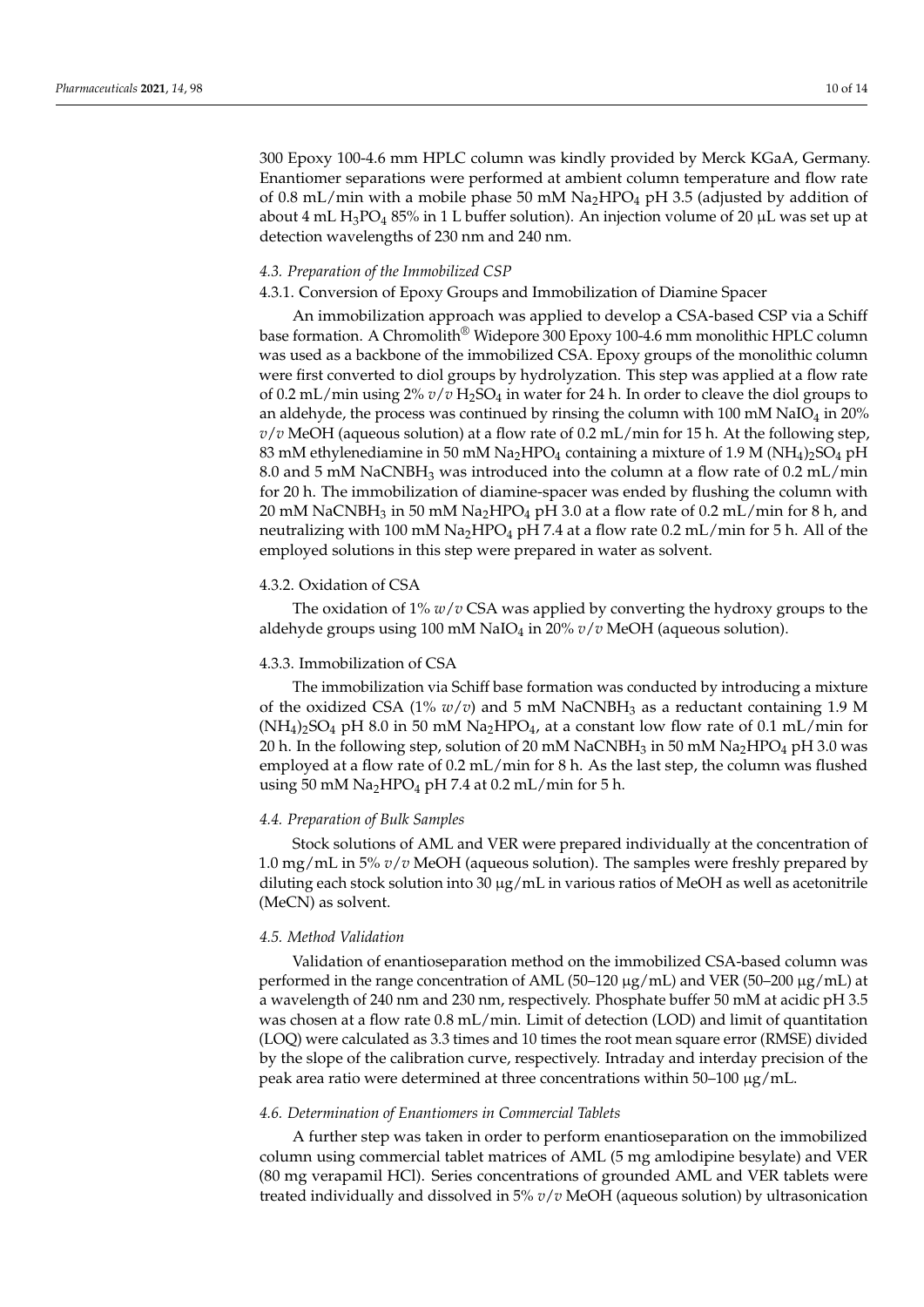for 5 min at room temperature. Finally, the samples were filtered through a  $0.22 \mu m$  filter membrane to obtain a clear solution and diluted in 25% *v*/*v* MeCN (aqueous solution) to final concentrations of  $60-100 \mu g/mL$  of the active substance. Three samples were prepared for each drug and injected in triplicate.

## *4.7. Data Evaluation*

Resolution (*R*s) between two enantiomers was determined by the mid-height of the peaks, where  $t_1$  and  $t_2$  represent the retention times of the first and second eluted peaks, respectively, while  $w_1$  and  $w_2$  correspond to widths at the mid-height of the peaks. Retention factors of  $k_1$  and  $k_2$  are described as the ratio of  $\Delta t$  between two enantiomers with void value  $(t_0)$ . *Rs* and enantioselectivity ( $\alpha$ ) were calculated using Equation (1) and Equation (2), respectively.

$$
R_s = 1.18 \frac{t_1 - t_2}{w_1 + w_2} \tag{1}
$$

$$
\alpha = \frac{k_2}{k_1} \tag{2}
$$

#### *4.8. Molecular Docking*

In general, as a polysaccharide, CSA exposes many types of chiral binding sites. However, the determination is challenging [40]. Thus, a computational method using molecular docking was employed to figure out the feasible complexes. The simulation was conducted using a 3D conformer of the CSA structure taken from the Protein Data Bank (PDB) server entry 4N8W (rcsb.org/structure/4N8W) [20]. The selected CSA consisting of three monomer units was extracted from its crystal structure 4N8W (cathepsin Kchondroitin sulfate complex). Drug structures of *R*-(+)-amlodipine CID\_9801597, *S*-(−) amlodipine CID\_9822750, *R*-(+)-verapamil CID\_65808, *S*-(−)-verapamil CID\_92305 were selected from Pubchem. The structures of the enantiomers were stabilized through MMFF94 geometry optimization using Avogadro version 1.2.0 software and finalized in mol2 format. AutoDock 4.2.6 software (The Scripps Research Institute, La Jolla, CA, USA) was employed to accomplish docking calculations using the Lamarckian Genetic algorithm. In order to involve the charges of drug-related structures, the Gasteiger–Hückel calculation was applied. Grid box size of 30  $\times$  30  $\times$  30 Å was set up with a spacing of 0.375 Å. For each final structure of complexes of 250 independent docking runs was performed. The lowest binding energies represent the most stable analyte-selector complex. Biovia Discovery Studio Visualizer v20.1.0.19295, copyright © 2019 (Dassault Systèmes Biovia Corp, Vélizy-Villacoublay, France) was utilized to visualize the complexes.

## **5. Conclusions**

This preliminary study reports the in house generation of an immobilized CSA-based CSP and its performance in chromatographic enantioseparation. CSA immobilization was successfully conducted onto a Chromolith<sup>®</sup> Widepore 300 Epoxy 100-4.6 mm HPLC column via a reductive amination strategy involving Schiff base formation in the presence of a diamine-spacer. The modified column exhibited chiral separation toward AML and VER in bulk samples and tablet matrices. Molecular docking projected insights into feasible complexes along with the molecular interaction between CSA and the individual enantiomers, which were found to be dominated by hydrogen bonding. The difference of binding energy (∆*G*) of two enantiomers might correspond to their retention on the CSAbased chromatography column. A study on the immobilized CSA column applicability in various HPLC modes remains attractive for future research.

**Author Contributions:** Conceptual, R.R., M.A., H.W., B.P., S.E.D.; methodology, R.R. and B.P.; software, R.R. and A.A.; analysis, R.R.; investigation, R.R.; resources H.W., S.E.D.; writing, R.R.; visualization, R.R. and A.A.; review, H.W., S.E.D.; supervision, H.W., S.E.D. All authors have read and agreed to the published version of the manuscript.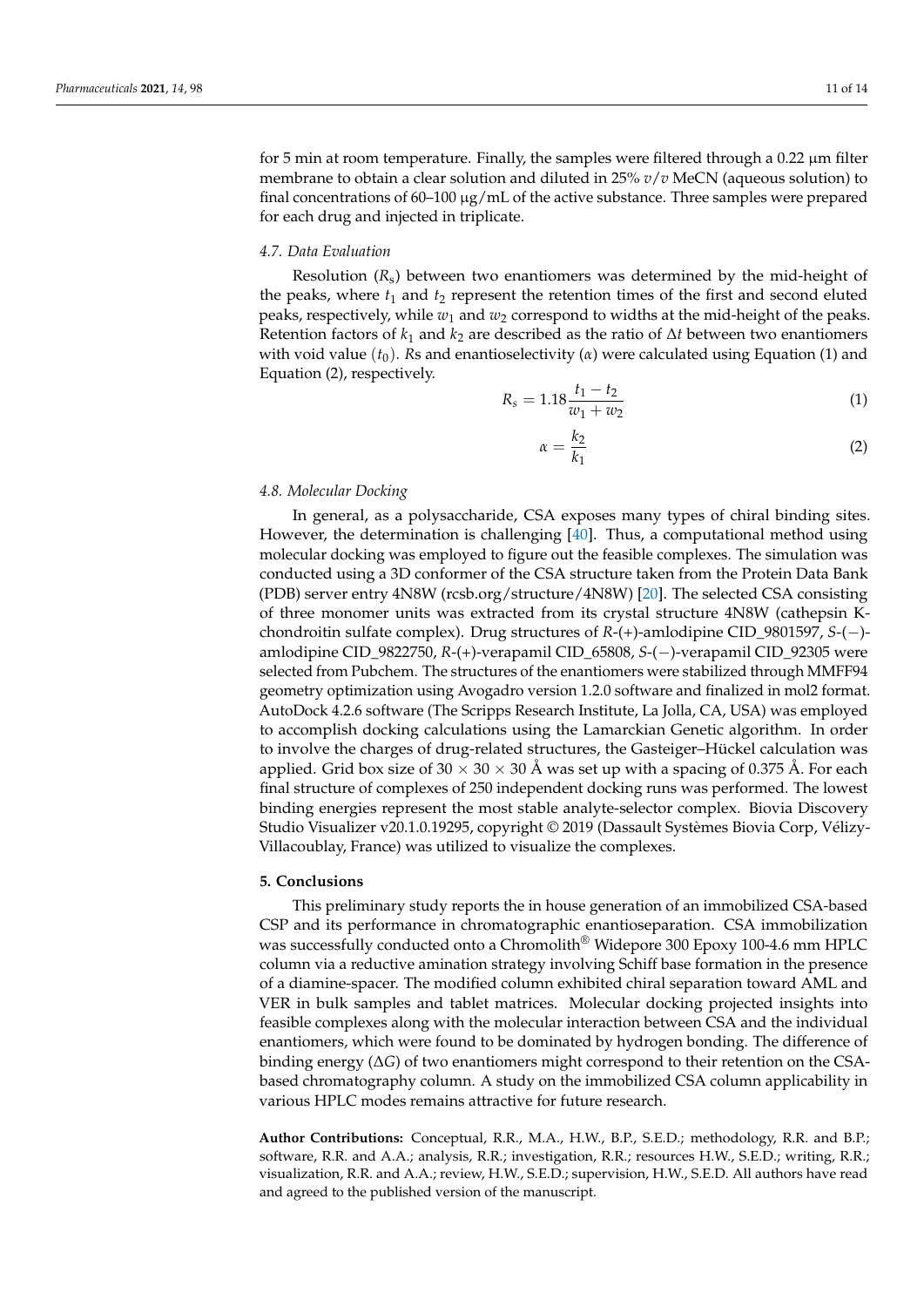**Funding:** This research was supported by a research grant from Indonesia Endowment Fund for Education (LPDP), Ministry of Research, Technology and Higher Education (RISTEK DIKTI), Republic of Indonesia.

**Institutional Review Board Statement:** Not applicable.

**Informed Consent Statement:** Not applicable.

**Data Availability Statement:** The data presented in this study are available within the article or on request from the corresponding author.

**Acknowledgments:** Merck KGaA, Darmstadt, Germany for kindly providing the Chromolith® Widepore 300 Epoxy 100-4.6 mm HPLC column. Indonesia Endowment Fund for Education (LPDP), Ministry of Research, Technology and Higher Education (RISTEK DIKTI), Republic of Indonesia. Marco J. Müller for helpful discussions.

**Conflicts of Interest:** The authors have declared no conflict of interest.

# **References**

- 1. Chankvetadze, B. Recent trends in preparation, investigation and application of polysaccharide-based chiral stationary phases for separation of enantiomers in high-performance liquid chromatography. *Trends Analyt. Chem.* **2020**, *122*, 115709. [CrossRef]
- 2. Chankvetadze, B.; Saito, M.; Yashima, E.; Okamoto, Y. Enantioseparation using selected polysaccharides as chiral buffer additives in capillary electrophoresis. *J. Chromatogr. A* **1997**, *773*, 331–338. [CrossRef]
- 3. Berthod, A. *Chiral Recognition in Separation Methods*; Springer: Berlin/Heidelberg, Germeny, 2010.
- 4. Ikai, T.; Okamoto, Y. Structure control of polysaccharide derivatives for efficient separation of enantiomers by chromatography. *Chem. Rev.* **2009**, *109*, 6077–6101. [CrossRef] [PubMed]
- 5. Chankvetadze, B. Recent developments on polysaccharide-based chiral stationary phases for liquid-phase separation of enantiomers. *J. Chromatogr. A* **2012**, *1269*, 26–51. [CrossRef]
- 6. Shen, J.; Ikai, T.; Okamoto, Y. Synthesis and application of immobilized polysaccharide-based chiral stationary phases for enantioseparation by high-performance liquid chromatography. *J. Chromatogr. A* **2014**, *1363*, 51–61. [CrossRef]
- 7. Niedermeier, S.; Matarashvili, I.; Chankvetadze, B.; Scriba, G.K.E. Simultaneous determination of dextromepromazine and related substances 2-methoxyphenothiazine and levomepromazine sulfoxide in levomepromazine on a cellulose tris(4-methylbenzoate) chiral column. *J. Pharm. Biomed. Anal.* **2018**, *158*, 294–299. [CrossRef]
- 8. Okamoto, Y.; Aburatani, R.; Hatada, K. Cellulose tribenzoate derivates as chiral stationary phases for high-performance liquid chromatography. *J. Chromatogr.* **1987**, *389*, 95–102. [CrossRef]
- 9. Francotte, E.; Huynh, D. Immobilized halogenophenylcarbamate derivatives of cellulose as novel stationary phases for enantioselective drug analysis. *J. Chromatogr. A* **2002**, *27*, 421–429. [CrossRef]
- 10. Francotte, E.; Zhang, T. Preparation and evaluation of immobilized 4-methylbenzoylcellulose stationary phases for enantioselective separations. *J. Chromatogr. A* **2016**, *1467*, 214–220. [CrossRef]
- 11. Geryk, R.; Kalíková, K.; Vozka, J.; Plecitá, D.; Schmid, M.G.; Tesaˇrová, E. Enantioselective potential of chiral stationary phases based on immobilized polysaccharides in reversed phase mode. *J. Chromatogr. A* **2014**, *1363*, 155–161. [CrossRef]
- 12. Bezhitashvili, L.; Bardavelidze, A.; Ordjonikidze, T.; Chankvetadze, L.; Chity, M.; Farkas, T.; Chankvetadze, B. Effect of pore-size optimization on the performance of polysaccharide-based superficially porous chiral stationary phases for the separation of enantiomers in high-performance liquid chromatography. *J. Chromatogr. A* **2017**, *1482*, 32–38. [CrossRef] [PubMed]
- 13. Bezhitashvili, L.; Bardavelidze, A.; Mskhiladze, A.; Gumustas, M.; Ozkan, S.A.; Volonterio, A.; Farkas, T.; Chankvetadze, B. Application of cellulose 3,5-dichlorophenylcarbamate covalently immobilized on superficially porous silica for the separation of enantiomers in high-performance liquid chromatography. *J. Chromatogr. A* **2018**, *1571*, 132–139. [CrossRef] [PubMed]
- 14. Minakuchi, H.; Nakanishi, K.; Soga, N.; Ishizuka, N.; Tanaka, N. Octadecylsilylated porous silica rods as separation media for reversed-phase liquid chromatography. *Anal. Chem.* **1996**, *68*, 3498–3501. [CrossRef] [PubMed]
- 15. Chankvetadze, B.; Ikai, T.; Yamamoto, C.; Okamoto, Y. High-performance liquid chromatographic enantioseparations on monolithic silica columns containing a covalently attached 3,5-dimethylphenylcarbamate derivative of cellulose. *J. Chromatogr. A* **2004**, *1042*, 55–60. [CrossRef]
- 16. Tsioupi, D.A.; Stefan-Vanstaden, R.-I.; Kapnissi-Christodoulou, C.P. Chiral selectors in CE: Recent developments and applications. *Electrophoresis* **2013**, *34*, 178–204. [CrossRef]
- 17. Nishi, H. Enantiomer separation of basic drugs by capillary electrophoresis using ionic and neutral polysaccharides as chiral selectors. *J. Chromatogr. A* **1996**, *735*, 345–351. [CrossRef]
- 18. Gotti, R.; Cavrini, V.; Andrisano, V.; Mascellani, G. Dermatan sulfate as useful chiral selector in capillary electrophoresis. *J. Chromatogr. A* **1998**, *814*, 205–211. [CrossRef]
- 19. Zhang, Q.; Du, Y.; Chen, J.; Xu, G.; Yu, T.; Hua, X.; Zhang, J. Investigation of chondroitin sulfate D and chondroitin sulfate E as novel chiral selectors in capillary electrophoresis. *Anal. Bioanal. Chem.* **2014**, *406*, 1557–1566. [CrossRef]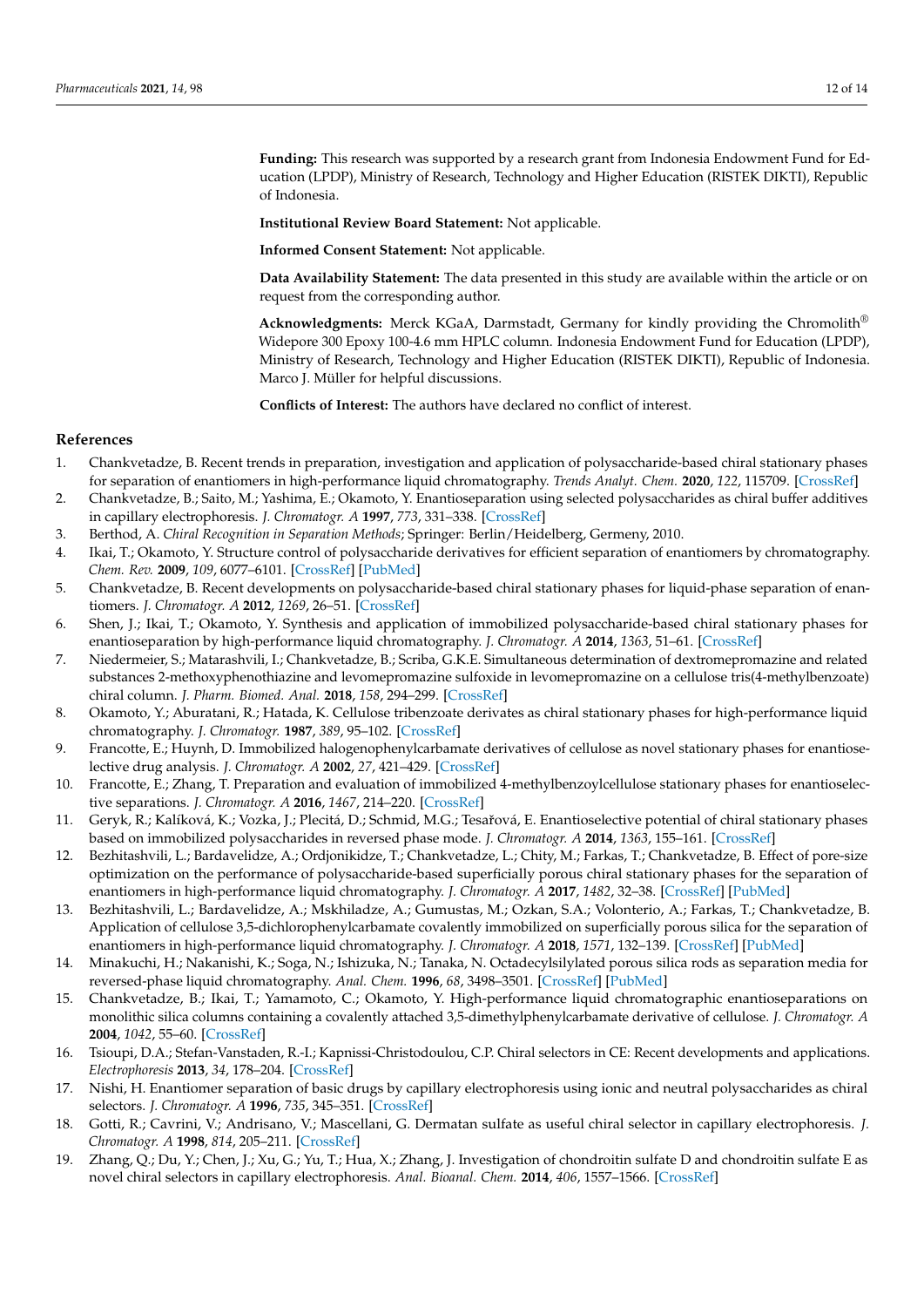- 20. Aguda, A.H.; Panwar, P.; Du, X.; Nguyen, N.T.; Brayer, G.D.; Brömme, D. Structural basis of collagen fiber degradation by cathepsin K. *Proc. Natl. Acad. Sci. USA* **2014**, *111*, 17474–17479. [CrossRef]
- 21. El Deeb, S.; Ma, B.N.; Gust, R. Development and validation of a LC method for the separation and determination of the anticanceractive Fe(III) (4-methoxy-salophene) using the new second-generation monolith. *J. Sep. Sci.* **2012**, *35*, 3434–3438. [CrossRef]
- 22. Kaminski, L.; El Deeb, S.; Wätzig, H. Repeatability of monolithic HPLC columns while using a flow program. *J. Sep. Sci.* **2008**, *31*, 1745–1749. [CrossRef] [PubMed]
- 23. El Deeb, S.; Preu, L.; Wätzig, H. A strategy to develop fast RP-HPLC methods using monolithic silica columns. *J. Sep. Sci.* **2007**, *30*, 1993–2001. [CrossRef] [PubMed]
- 24. Mallik, R.; Hage, D.S. High-performance affinity monolith chromatography: Development and evaluation of human serum albumin columns. *J. Pharm. Biomed. Anal.* **2008**, *46*, 820–830. [CrossRef] [PubMed]
- 25. Mallik, R.; Jiang, T.; Hage, D.S. Development of an affinity silica monolith containing human serum albumin for chiral separations. *Anal. Chem.* **2004**, *76*, 7013–7022. [CrossRef] [PubMed]
- 26. Pfaunmiller, E.L.; Hartmann, M.; Dupper, C.M.; Soman, S.; Hage, D.S. Optimization of human serum albumin monoliths for chiral separations and high-performance affinity chromatography. *J. Chromatogr. A* **2012**, *1269*, 198–207. [CrossRef]
- 27. Pfaunmiller, E.L.; Paulemond, M.L.; Dupper, C.M.; Hage, D.S. Affinity monolith chromatography: A review of principles and recent analytical applications. *Anal. Bioanal. Chem.* **2013**, *405*, 2133–2145. [CrossRef]
- 28. Gotti, R.; Fiori, J.; Calleri, E.; Temporini, C.; Lubda, D.; Massolini, G. Chiral capillary liquid chromatography based on penicillin G acylase immobilized on monolithic epoxy silica column. *J. Chromatogr. A* **2012**, *1234*, 45–49. [CrossRef]
- 29. Li, W.; Liu, C.; Tan, G.; Zhang, X.; Zhu, Z.; Chai, Y. Molecular modeling study of chiral separation and recognition mechanism of β-adrenergic antagonists by capillary electrophoresis. *Int. J. Mol. Sci.* **2012**, *13*, 710–725. [CrossRef]
- 30. Zhao, Y.; Li, S.; Wang, X.; Yu, J.; Song, Y.; Guo, X. Enantioseparation and molecular modeling study of five β-adrenergic blockers on Chiralpak IC column. *Chirality* **2019**, *31*, 502–512. [CrossRef]
- 31. Karlsson, A.; Nystrom, A. Addition of organic modifiers to control retention order of enantiomers of dihydropyridines on chiral-AGP. *Anal. Chem.* **2001**, *53*, 135–139. [CrossRef]
- 32. Jibuti, G.; Mskhiladze, A.; Takaishvili, N.; Karchkhadze, M.; Chankvetadze, L.; Farkas, T.; Chankvetadze, B. HPLC separation of dihydropyridine derivatives enantiomers with emphasis on elution order using polysaccharide-based chiral columns. *J. Sep. Sci.* **2012**, *35*, 2529–2537. [CrossRef] [PubMed]
- 33. Li, M.; Zhao, Y.; Zhou, L.; Yu, J.; Wang, J.; Guo, X. Study of the enantiomeric separation of the anticholinergic drugs on two immobilized polysaccharide-based chiral stationary phases by HPLC and the possible chiral recognition mechanisms. *Electrophoresis* **2018**, *39*, 1361–1369. [CrossRef] [PubMed]
- 34. Wolf, C. Stereolabile chiral compounds: Analysis by dynamic chromatography and stopped-flow methods. *Chem. Soc. Rev.* **2005**, *34*, 595–608. [CrossRef] [PubMed]
- 35. Sabia, R.; Ciogli, A.; Pierini, M.; Gasparrini, F.; Villani, C. Dynamic high performance liquid chromatography on chiral stationary phases. Low temperature separation of the interconverting enantiomers of diazepam, flunitrazepam, prazepam and tetrazepam. *J. Chromatogr. A* **2014**, *1363*, 144–149. [CrossRef] [PubMed]
- 36. He, H.; Liu, Y.; Sun, C.; Wang, X.; Pham-Huy, C. Effect of temperature on enantiomer separation of oxzepam and lorazepam by high-performance liquid chromatography on a β-cyclodextrin derivatized bonded chiral stationary phase. *J. Chromatogr. Sci.* **2004**, *42*, 62–66. [CrossRef] [PubMed]
- 37. Keiko, N.A.; Vchislo, N.V.; Stepanova, L.G.; Larina, L.I. Condensation of 2-alkoxypropenals with *N*,*N*-and *N*,*O*-1,2-binucleophiles. A route to 2-(1'-alkoxyvinyl)imidazolidines and -oxazolidines. *Chem. Heterocycl. Compd.* **2008**, *44*, 1466–1471. [CrossRef]
- 38. Tabani, H.; Mahyari, M.; Sahragard, A.; Fakhari, A.R.; Shaabani, A. Evaluation of sulfated maltodextrin as a novel anionic chiral selector for the enantioseparation of basic chiral drugs by capillary electrophoresis. *Electrophoresis* **2015**, *36*, 305–311. [CrossRef]
- 39. Amut, E.; Fu, Q.; Fang, Q.; Liu, R.; Xiao, A.; Zeng, A.; Chang, C. In situ polymerization preparation of chiral molecular imprinting polymers monolithic column for amlodipine and its recognition properties study. *J. Polym. Res.* **2010**, *17*, 401–409. [CrossRef]
- 40. Zhu, B.; Zhao, F.; Yu, J.; Wang, Z.; Song, Y.; Li, Q. Chiral separation and a molecular modeling study of eight azole antifungals on the cellulose tris(3,5-dichlorophenylcarbamate) chiral stationary phase. *N. J. Chem.* **2018**, *42*, 13421–13429. [CrossRef]
- 41. Yashima, E.; Yamada, M.; Kaida, Y.; Okamoto, Y. Computational studies on chiral discrimination mechanism of cellulose trisphenylcarbamate. *J. Chromatogr. A* **1995**, *694*, 347–354. [CrossRef]
- 42. Szabó, Z.-I.; Tóth, G.; Völgyi, G.; Komjáti, B.; Hancu, G.; Szente, L.; Sohajda, T.; Béni, S.; Muntean, D.-L.; Noszál, B. Chiral separation of asenapine enantiomers by capillary electrophoresis and characterization of cyclodextrin complexes by NMR spectroscopy, mass spectrometry and molecular modeling. *J. Pharm. Biomed. Anal.* **2016**, *117*, 398–404. [CrossRef] [PubMed]
- 43. Peluso, P.; Dessì, A.; Dallocchio, R.; Mamane, V.; Cossu, S. Recent studies of docking and molecular dynamics simulation for liquid-phase enantioseparations. *Electrophoresis* **2019**, *40*, 1881–1896. [CrossRef] [PubMed]
- 44. Sardella, R.; Camaioni, E.; Macchiarulo, A.; Gioiello, A.; Marinozzi, M.; Carotti, A. Computational studies in enantioselective liquid chromatography: Forty years of evolution in docking- and molecular dynamics-based simulations. *Trends Anal. Chem.* **2020**, *122*, 115703. [CrossRef]